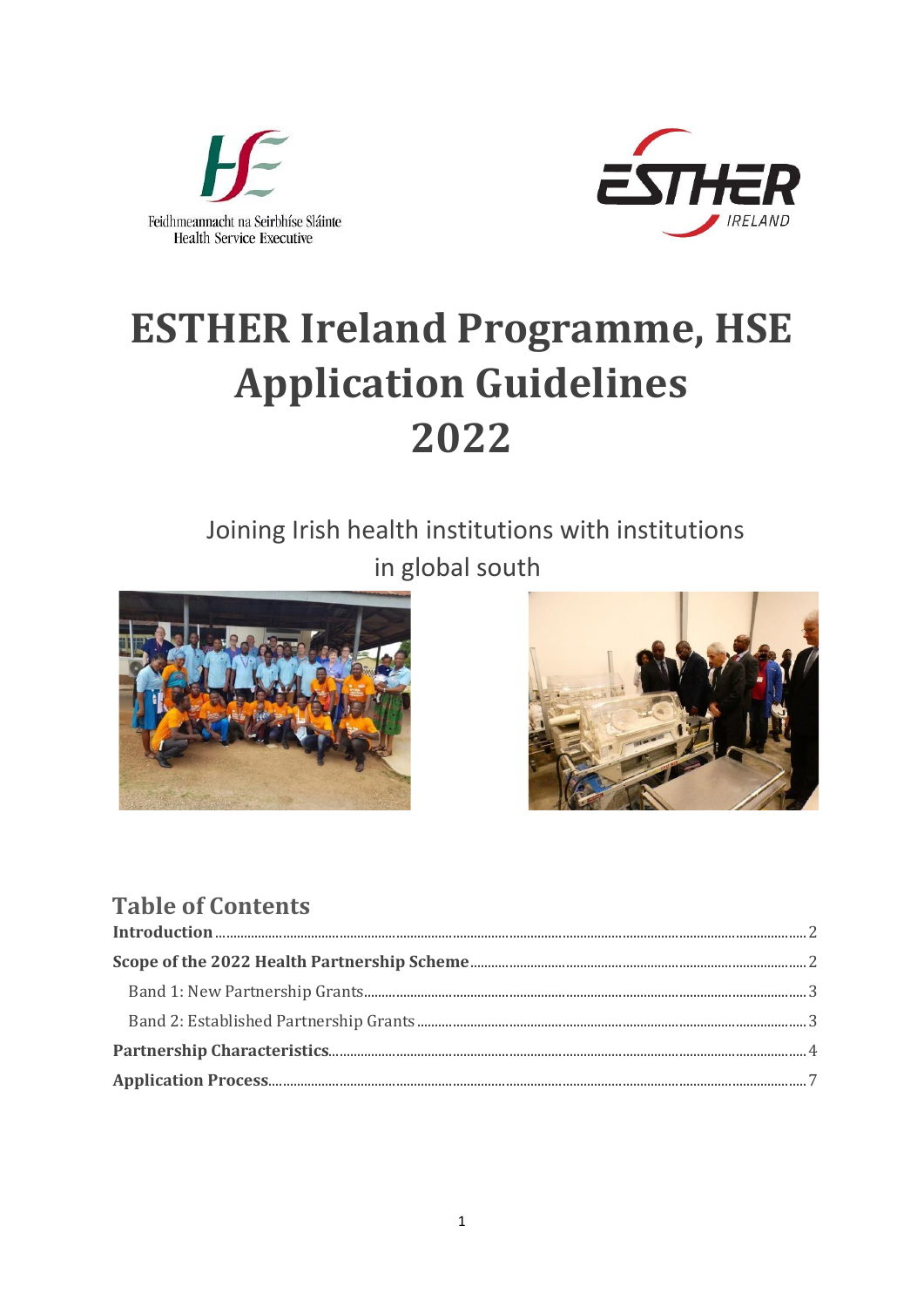# <span id="page-1-0"></span>**Introduction**

**ESTHER Ireland** is an initiative of the HSE Global Health Programme and was previously part of the European ESTHER Alliance for Global Health Partnerships. Under this initiative, the Global Heath Programme facilitates and supports Irish health services and institutes to develop linkages and twinning partnerships with counterpart institutions in low and middle-income countries.

The operational rationale for ESTHER Ireland is grounded on the centrality of partnerships and their potential to achieve more through working as institutions rather than individuals. The theoretical basis behind this approach is that robust partnerships working collectively and collaboratively can contribute to improved health services for poor and disadvantaged communities and with a "multiplier effect" on health outcomes. The principal modality of these partnerships is twinning between hospitals, primary care services, universities and other institutions with counterparts in partner countries.

The partnership approach aims to makes a significant contribution to health outcomes in poor countries through addressing inequities in access and coverage, while improving quality of services through capacity building and institutional development. Human resource capacity is strengthened through peer-to-peer relationships between personnel working in the partner institutions. Accordingly, ESTHER supported partnerships are "agents of change" in a multiplicity of intervention areas that focus on the creation of sustainable and resilient partnerships with positive changes at all stages of the results continuum. Self-mobilisation and financial leverage are considered key output performance indicators from a quality partnership and are expected to make a contribution to an improved health outcome.

Since 2014, with funding from Irish Aid, ESTHER Ireland has awarded  $\epsilon$ 421,030 with 55 grants to develop new partnerships or strengthen existing ones. To date, nine of these partnerships have achieved recognition as ESTHER Ireland partnerships, being established partnerships and having demonstrated adherence to the ESTHER Charter for Quality of Partnership.

# <span id="page-1-1"></span>**Scope of the 2022 Health Partnership Scheme**

The 2022 grant scheme is part of the Global Health Programme implementation plan and is supported with funding from Irish Aid. The grants will be administered by the Irish Global Health Network under a service level agreement with the HSE.

This round of grants reflects the current global and Irish context, with lessons learned after the COVID-19 pandemic. It also responds to the directions and priorities of the Government's International Development Policy, A Better World, which was published in 2019.

As with previous calls, this round of grants will be of two types. Band 1 grants are to support new partnerships, and Band 2 grants are to support established partnerships. ESTHER Ireland welcomes applications from partnerships involving different types of health institutions, including hospitals, primary care services, public health units, education and training organisations, universities, and Government health departments.

NGOs are generally not eligible for ESTHER grants unless they are part of a collaboration with an Irish health service or institution.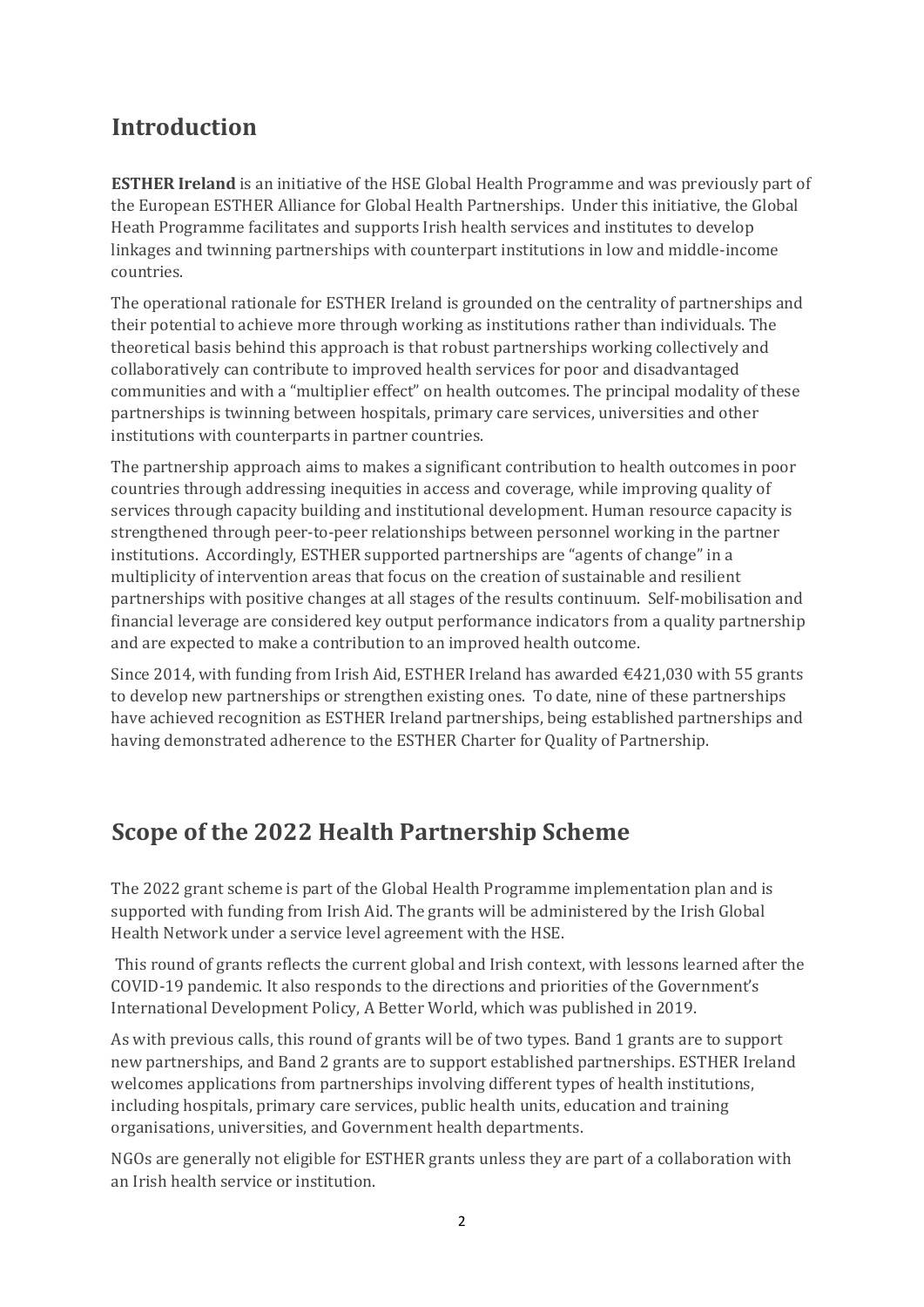The grant application process will run for 7 weeks, with applications accepted up to 30 June 2022.

Note: Available funding is limited, and we expect this round of grants to be competitive. Available funds will be divided between Band 1 and 2.

#### <span id="page-2-0"></span>**Band 1: New Partnership Grants**

Irish health organisations and institutions are eligible to apply for a Band 1 grant to facilitate the development of a new link or partnership with a counterpart organisation or institution in a low-or middle- income country.

In the context of this programme, we consider a new partnership to be one that has recently started to work together or has not yet started working together but has taken preliminary steps. It should demonstrate a commitment to adhere to the ESTHER principles of Quality of Partnerships.

Intended outcomes from activities implemented under this scheme could include formalising an agreement such as an MOU between partners or developing a shared vision and action plan.

Grants must be spent within 12 months of disbursement.

The ceiling for Band 1 grants is  $\text{\textsterling}8,000$ .

#### *Criteria Band 1*

- Higher priority is given to partnerships in countries with official Government links through Irish Aid and/or the HSE:
	- Irish Aid key partner countries providing bilateral support to the health sector (Mozambique, Ethiopia, Tanzania, Liberia)
	- Other Irish Aid key partner countries (e.g. Zambia, Malawi, Uganda)
	- Countries in which HSE is engaged with through formal agreements (e.g. Mozambique, Sudan, Zambia, Sierra Leone)
- Coherent with objectives of Irish Aid development policy, A Better World
- Grant funding should achieve value for money. Having co-funding is considered an advantage.
- Successful partnerships will be invited to produce a case study.

#### <span id="page-2-1"></span>**Band 2: Established Partnership Grants**

Applications are invited from Irish health institutions and organisations engaged in established health partnerships. We consider an established partnership to be one that has been working together for more than a year and has been formalised, such as through a Memorandum of Understanding. Partnerships must demonstrate clear evidence of quality of partnership, such as receiving ESTHER Accreditation for Quality of Partnership.

Partnerships may apply for grants to:

• Implement small scale innovations or pilot projects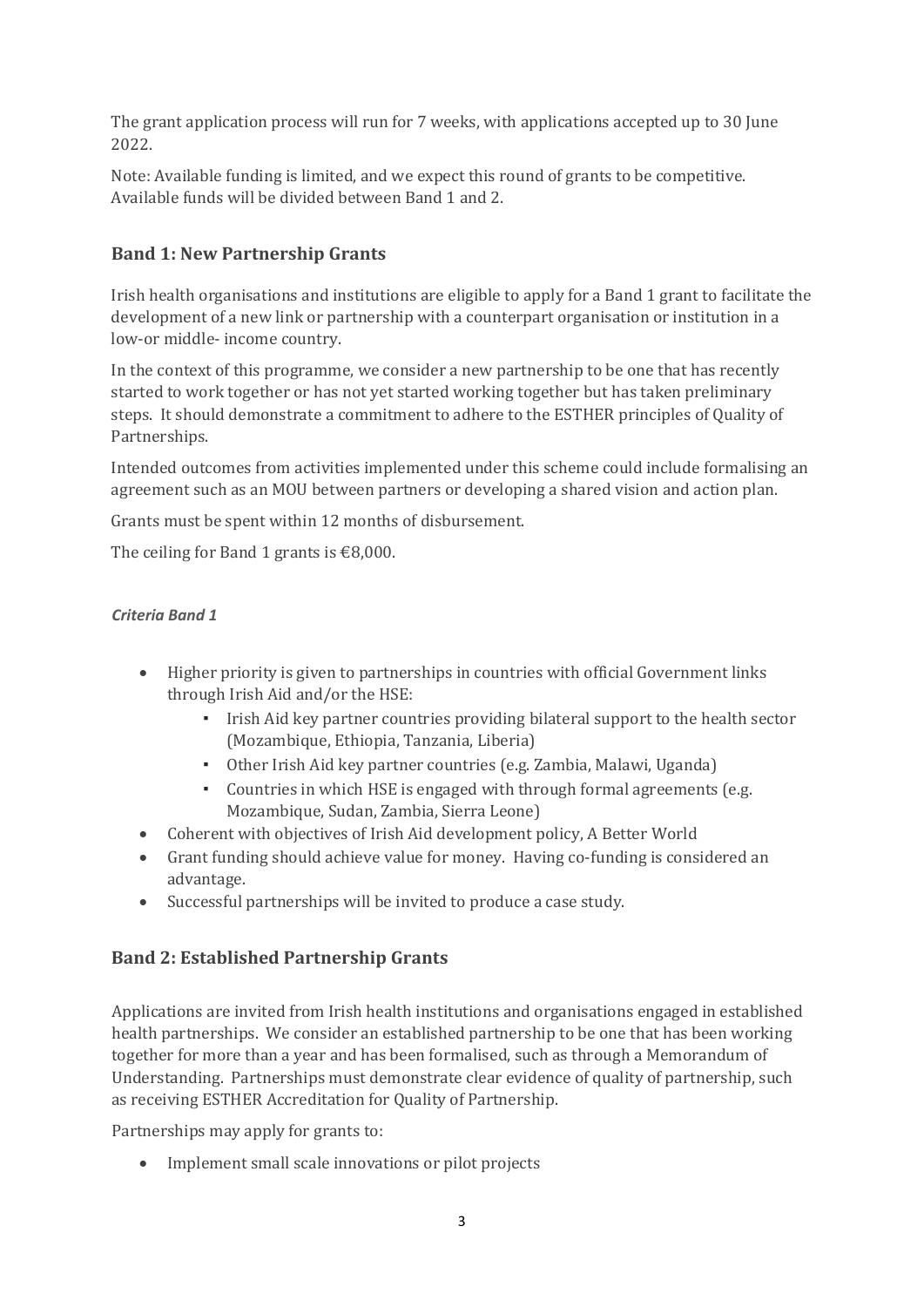- Undertake activities that strengthen the working relationship between the partners (e.g. exchange visits, stakeholder meetings, communication systems)
- Build capacity within the existing partnership to enable it to initiate and implement projects and programmes (e.g. skills building workshops)

The ceiling for Band 2 grants is  $€8,000$ .

#### *Criteria Band 2*

- Partnerships should demonstrate a clear theory of change for how they will improve health services and health outcomes. Change pathways may include one or more of a range of interventions areas such as education, training, mentoring, exchange visits, technical support, service quality improvement and research.
- Higher priority is given to partnerships in countries with official Government links through Irish Aid and/or the HSE:
	- Irish Aid key partner countries providing bilateral support to the health sector (Mozambique, Ethiopia, Tanzania)
	- Other Irish Aid key partner countries (e.g. Zambia, Malawi, Uganda, Sierra Leone)
	- Countries in which HSE is engaged with through formal agreements (e.g. Mozambique, Sudan, Zambia)
- Preference is given to partnerships with greater potential to achieve impact:
	- Aim to strengthen the capacity of health institutions to address local health priorities and unmet health service needs
	- Contribute to health systems strengthening and universal health coverage
	- Contribute to and support the COVID-19 response in partners' countries.
	- Coherent with Irish Aid development policy, A Better World
- Grant funding should achieve value for money. Having co-funding is considered an advantage.
- Successful partnerships should be willing to monitor their partnership using the ESTHER Pilot Effect Tool and produce a case study.

# <span id="page-3-0"></span>**Partnership Characteristics**

Partnership Defined; A partnership is a collaborative relationship between two or more parties based on trust, equality and mutual understanding for the achievement of a specific goal. Partnerships involve risks as well as benefits, making shared accountability critical*. Definition from the WHO APPS Programme.*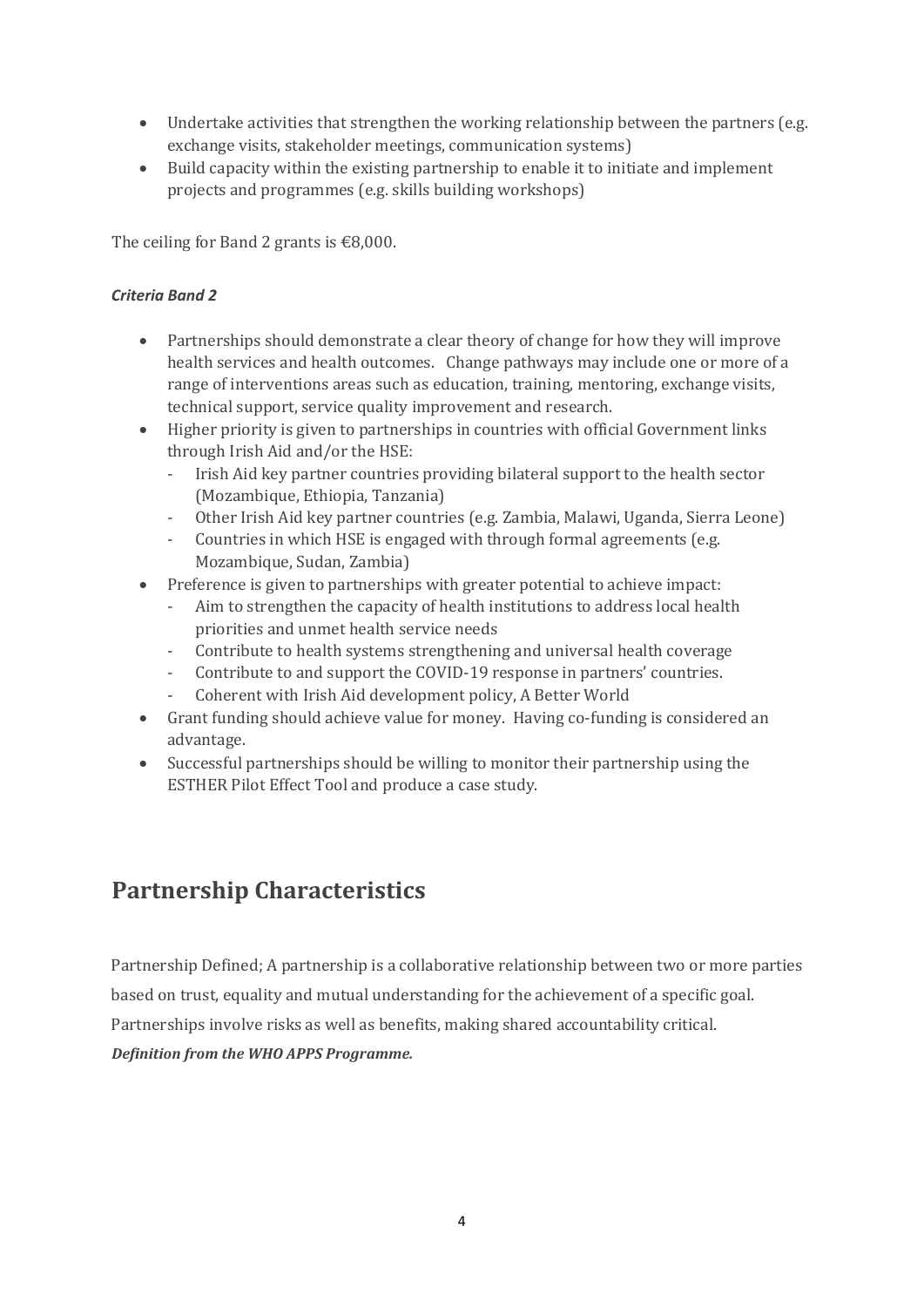#### **Characteristics of** *strong* **partnership proposals:**

- $\triangledown$  Built on existing links with institutional commitment.
- $\vee$  Demand-driven and needs based.
- $\checkmark$  Country-owned, and aligned with country partner priorities.
- $\checkmark$  Clear goals, results focused with a strong potential for impact.
- $\checkmark$  Guided by the need for sustainability.
- $\vee$  Evidence of mutual accountability, and transparency in the intended use of available resources.

#### **Characteristics of** *weaker* **partnership proposals:**

- $\boldsymbol{\mathsf{X}}$  . One-sided benefits, reciprocity unclear.
- X Unclear partner capacity and experience.
- $\boldsymbol{\times}$  Institution involvement not well articulated.
- $\boldsymbol{\times}$  Over ambitious with little attention to sustainability.
- $\boldsymbol{\times}$  Overly project focused rather than partnership focused.
- X Inconsistent budget with weak focus on goals or results.
- $\times$  Many applications are not supported by the necessary documents.

#### **The health partnership scheme** *will* **fund:**

- $\vee$  Needs assessment.
- $\sqrt{T}$ ravel
- Accommodation.
- $\checkmark$  Communications.
- Workshops for partnership development.
- $\checkmark$  Subsistence allowance at local rates.
- $\vee$  Publication and development of webpages to enhance partnerships.
- $\checkmark$  Monitoring and reporting costs.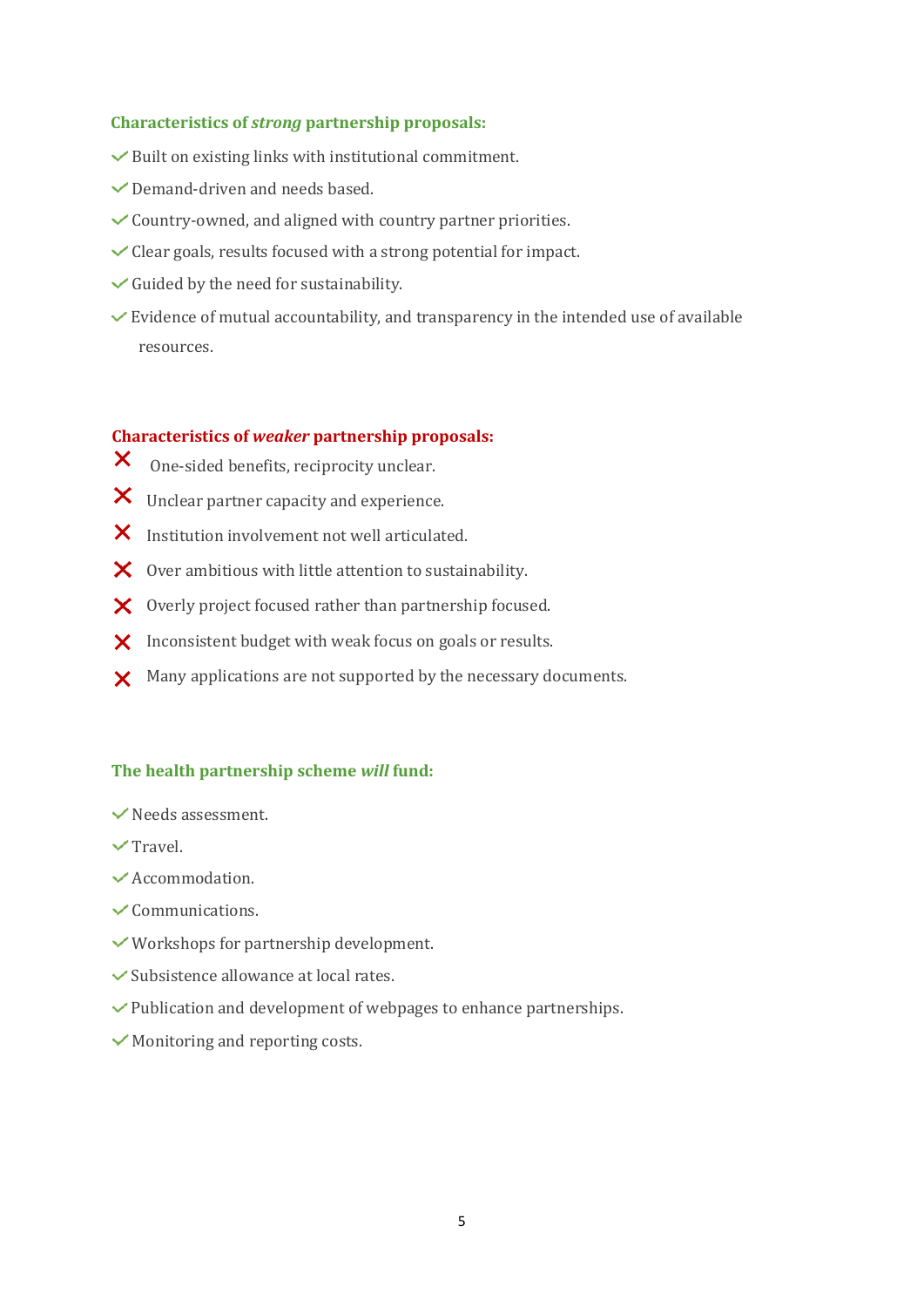#### **The health partnership scheme** *will not* **fund:**

- $\mathsf{X}^-$ Salaries or "top ups".
- First class business travel.
- Fundraising activities.
- **X** Backstopping other grants.
- University fees.
- X Volunteer funding.
- X Consultants.
- X Office Space.
- X Sitting allowances (for training attendees).
- X Entertainment costs.

#### **Examples of funded schemes**

To date ESTHER Ireland has supported the development of partnerships in a variety of intervention areas, which include:

| 1. Physiotherapy                    | 7. Leprosy                        |
|-------------------------------------|-----------------------------------|
| 2. Nursing & Midwifery              | 8. Paediatric Cancer              |
| 3. Children's Palliative Care       | 9. Cancer Research &<br>Education |
| 4. Health care education & research | 10. Mother & Child Health         |
| 5. Health care equipment            | 11. Community Health              |
| 6. Health Systems Research          | 12. Surgical Training             |

There are many areas that a partnership might focus on including learning, training, exchange visits, research, and teaching.

Ultimately, the creation of a sustainable partnership should aim to make a contribution to achieving a particular health outcome which has been identified as a priority by the southern partner and their National Health Plan.